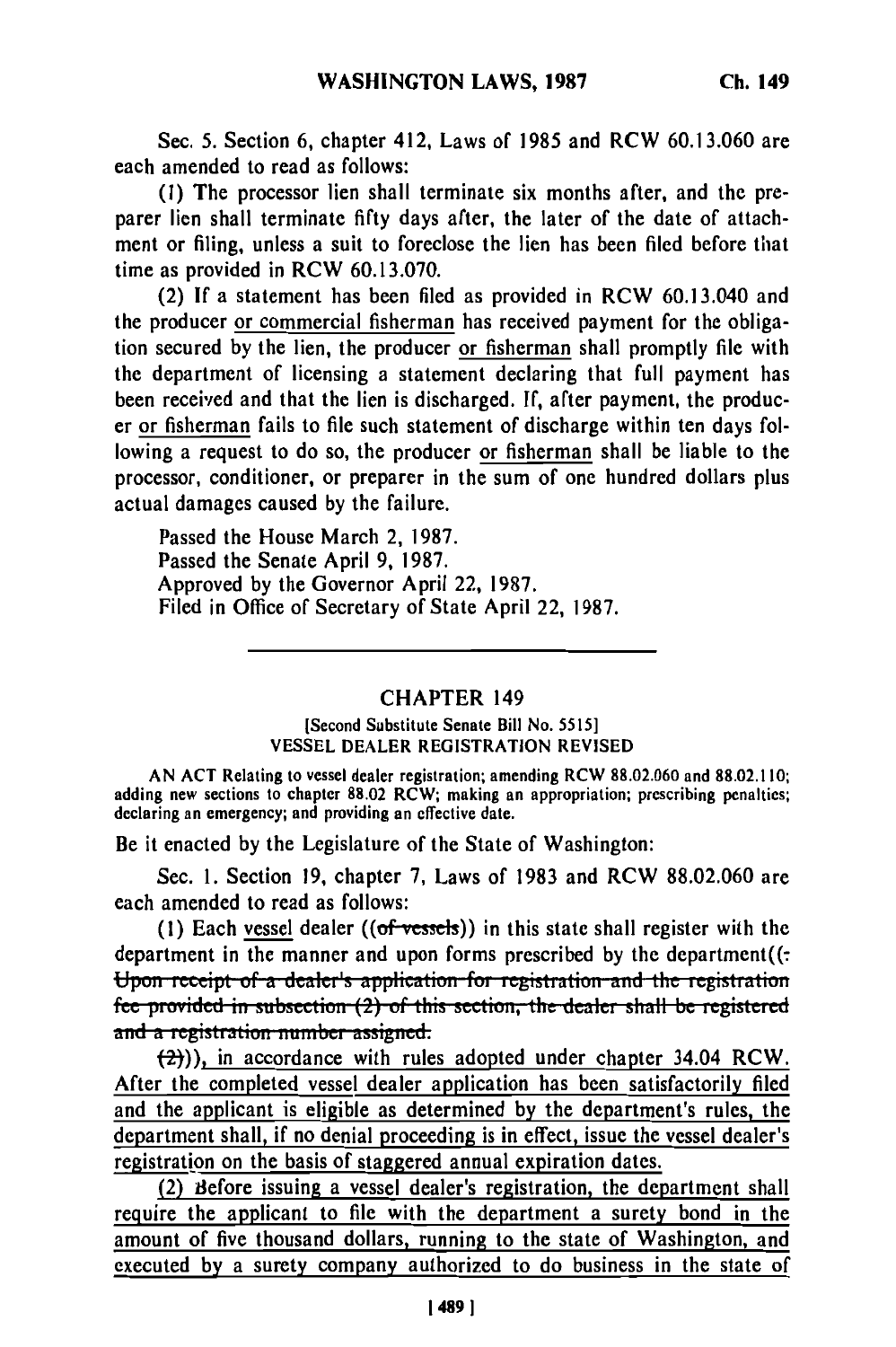Washington. The bond shall be approved by the attorney general as to form and conditioned that the dealer shall conduct his business in conformity with the provisions of this chapter. Any vessel consignor or purchaser who has suffered any loss or damage by reason of any act or omission by a dealer that constitutes a violation of this chapter may institute an action for recovery against the dealer and the surety upon the bond. Successive recoveries against the bond shall be permitted, but the aggregate liability of the surety to all persons shall not exceed the amount of the bond. Upon exhaustion of the penalty of the bond or cancellation of the bond by the surety, the vessel dealer registration shall automatically be deemed canceled.

(3) Vessel dealers selling fifteen vessels or fewer per year having a retail value of no more than two thousand dollars each shall not be subject to the provisions of subsection (2).

(4) For the fiscal biennium from July 1, 1987, through June 30, 1989, the registration fee for dealers shall be ((twenty-five)) fifty dollars per year((<del>, and the fee shall cover all vessels owned by the dealer for sale and</del> not rented on a regular commercial basis by the dealer. Rented vessels shall be registered separately under RCW 88.02.020 through 88.02.050.

(3) Dealer registration numbers are nontransferable:

(4) RCW 88.02.020 does not apply to any dealer or employee or prospective customer of the dealer with respect to any vessel covered by the dealer's registration number and used for a business purpose of the dealer, such as a demonstration vessel or for purposes of testing or making repairs)) for an original registration, and twenty-five dollars for any subsequent renewal. In addition, a fee of twenty-five dollars shall be collected for the first decal, fifteen dollars for each additional decal, and fifteen dollars for each vessel dealer display decal replacement. In ensuing biennia, the director shall establish the amount of such fees at a sufficient level to defray the costs of administering the vessel dealer registration program. All such fees shall be fixed by rule adopted by the director in accordance with the Administrative Procedure Act, chapter 34.04 RCW. All fees collected under this section shall be deposited with the state treasurer and credited to the general fund.

NEW SECTION. Sec. 2. A new section is added to chapter 88.02 RCW to read as follows:

(1) A vessel dealer shall have and maintain an office in which to conduct business at the business address of the dealer.

(2) The vessel dealer's place of business shall be identified by an exterior sign with the business name. In the absence of other identifiers that the business conducted is marine business, the sign must identify the nature of the business, such as marine sales, service, repair, or manufacturing.

NEW SECTION. Sec. 3. A new section is added to chapter 88.02 RCW to read as follows: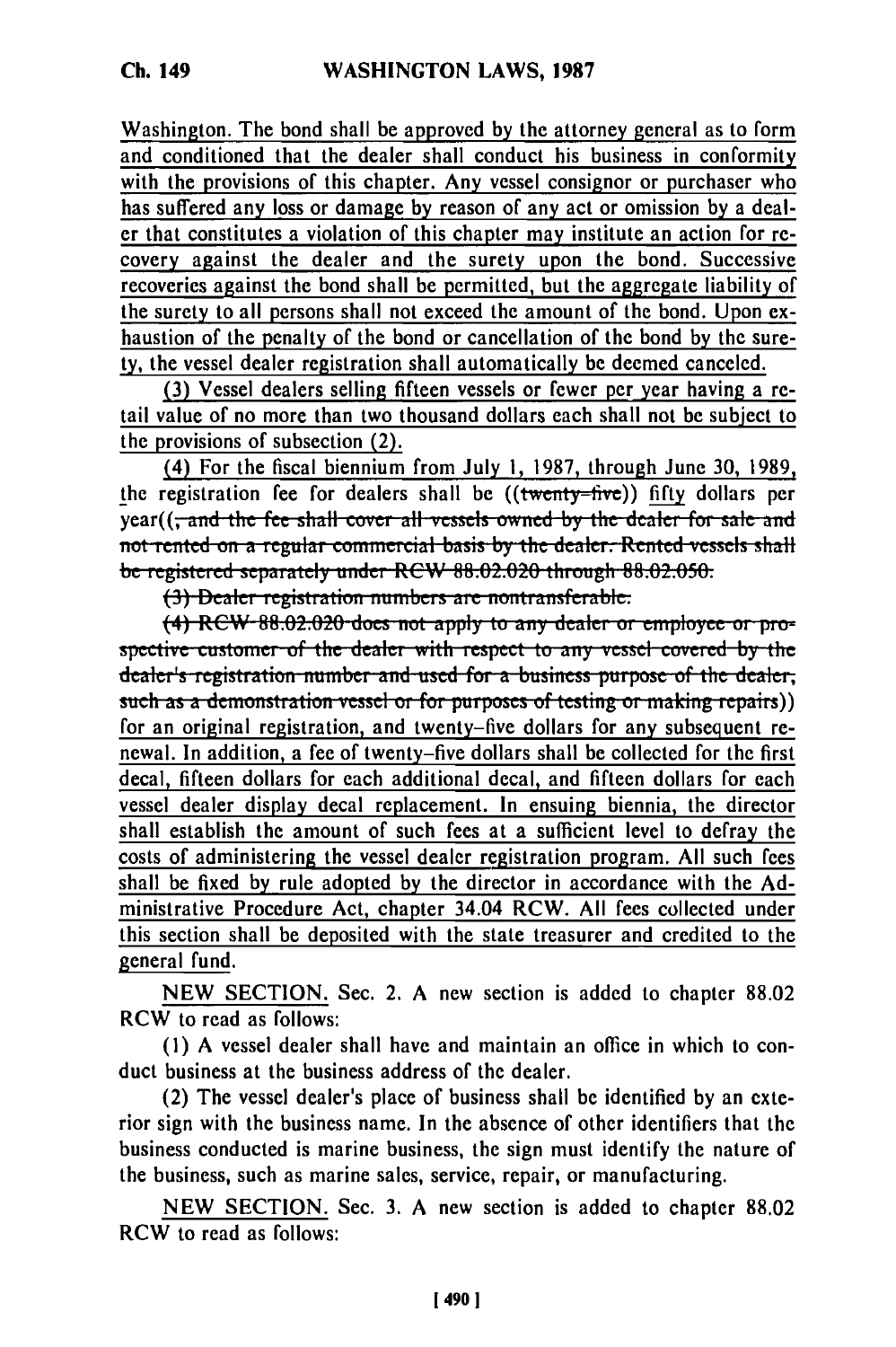Any person engaging in vessel dealer activities without first obtaining a registration certificate is guilty of a gross misdemeanor.

**NEW** SECTION. Sec. 4. A new section is added to chapter 88.02 RCW to read as follows:

Vessel dealer display decals shall only be used:

(1) To demonstrate vessels held for sale when operated by a prospective customer holding a dated demonstration permit, and shall be carried in the vessel at all times it is being operated by such individual;

(2) On vessels owned or consigned for sale that are in fact available for sale and being used only for vessel dealer business purposes by an officer of the corporation, a partner, a proprietor, or by a bona fide employee of the firm if a card so identifying any such individual is carried in the vessel at all times it is so operated.

NEW SECTION. Sec. 5. A new section is added to chapter 88.02 RCW to read as follows:

**(1)** Rented vessels shall be registered separately under RCW 88.02.020 through 88.02.050.

(2) RCW 88.02.020 does not apply to any registered dealer's vessels held for sale.

(3) Dealer registration numbers are not transferable.

NEW SECTION. Sec. 6. A new section is added to chapter 88.02 RCW to read as follows:

In addition to other penalties imposed by this chapter for unauthorized or personal use of vessel dealer display decals, the director may confiscate all display decals for such period as the director deems appropriate, and in addition, or in lieu of other sanctions, the director may impose a monetary penalty not exceeding twice the amount of excise tax that should have been paid to register each vessel properly. A monetary penalty assessment is in addition to any fees owing to register each vessel properly. Any monetary penalty imposed or vessel display decals confiscated shall be done in accordance with chapter 34.04 RCW. Any monetary penalty imposed by the director and the delinquent excise taxes collected shall be deposited in the general fund.

NEW SECTION. Sec. 7. A new section is added to chapter 88.02 RCW to read as follows:

It is a gross misdemeanor for any person to obtain a vessel dealer's registration for the purpose of evading excise tax on vessels under chapter 82.49 RCW.

NEW SECTION. Sec. 8. A new section is added to chapter 88.02 RCW to read as follows:

(1) Vessel dealers shall possess a certificate of title for each used vessel or a manufacturer's statement of origin, a carpenter's certificate, or a factory invoice with other evidence of ownership for each new vessel in the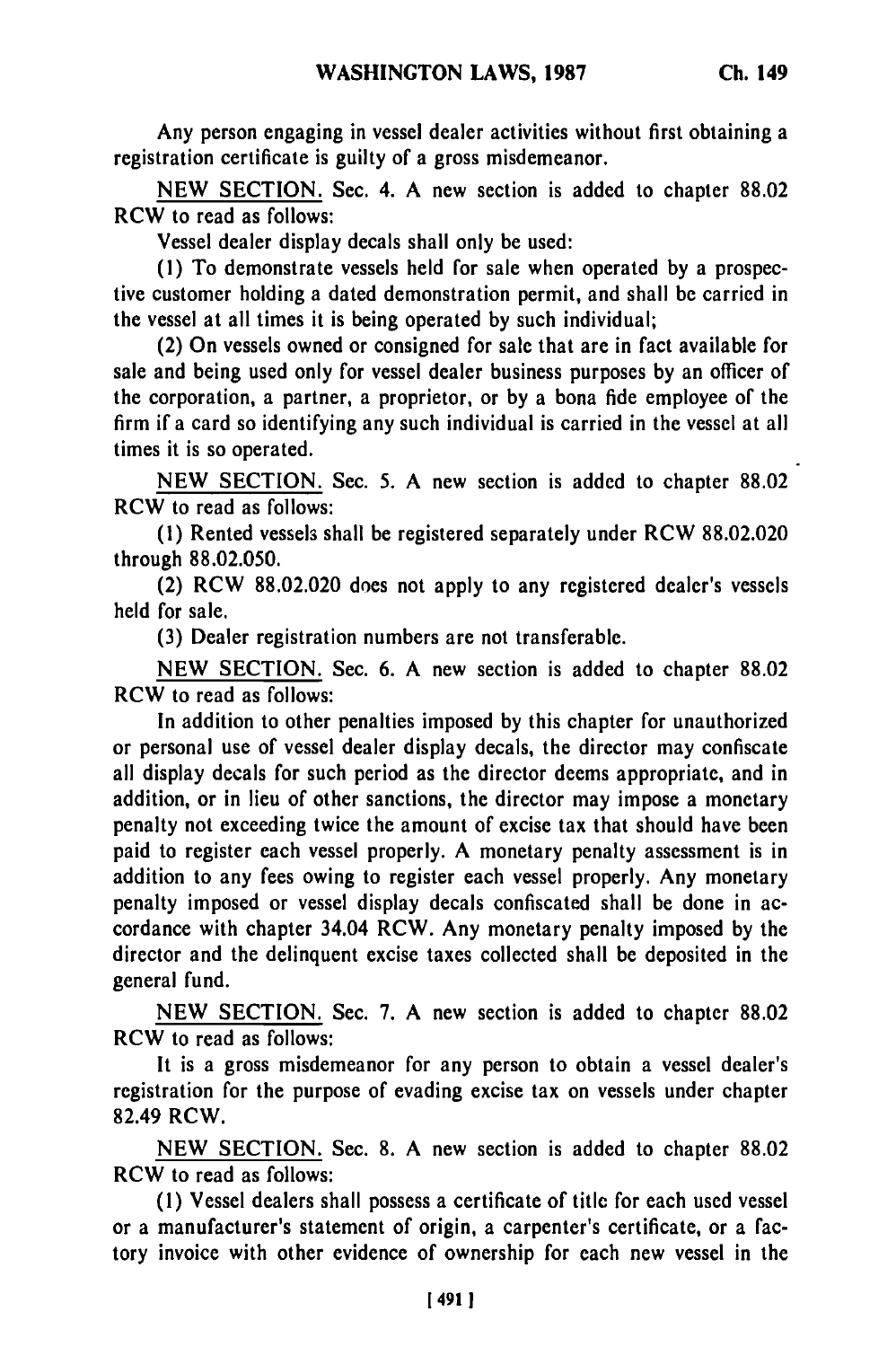vessel dealer's inventory unless the vessel for sale is consigned or subject to an inventory security agreement. Each certificate of title shall be either in the name of the dealer or in the name of the dealer's immediate vendor properly assigned.

(2) **A** vessel dealer may display and sell consigned vessels or vessels subject to an inventory security agreement if there is a written and signed consignment agreement for each vessel or an inventory security agreement covering all inventory vessels. The consignment agreement shall include verification **by** the vessel dealer that a vessel title or manufacturer's statement of origin exists and its location, the name and address of the registered owner, and the legal owner, if any. Vessels that are subject to an inventory security interest shall be supported with a certificate of title or manufacturer's statement of origin that is in the dealer's possession or the possession of the inventory security party. Upon payment of the debt secured for that vessel, the secured party shall deliver the certificate of title or the manufacturer's statement of origin, appropriately released, to the dealer. It is the vessel dealer's responsibility to ensure that title documents are available for title transfer upon the sale of the vessel.

**(3)** Following the retail sale of any vessel, the dealer shall promptly make application and execute the assignment and warranty of the certificate of title. Such assignment shall show any secured party holding a security interest created at the time of sale. The dealer shall deliver the certificate of title and application for registration to the department.

**NEW** SECTION. Sec. 9. A new section is added to chapter **88.02** RCW to read as follows:

**(1)** The department may authorize vessel dealers properly registered pursuant to this chapter to issue temporary permits to operate vessels under such rules as the department adopts.

(2) The fee for each temporary permit application distributed to an authorized vessel dealer shall be five dollars, which shall be credited to the payment of registration fees at the time application for registration is made.

**NEW** SECTION. Sec. 10. A new section is added to chapter **88.02** RCW to read as follows:

**(1) A** vessel dealer shall complete and maintain for a period of at least three years a record of the purchase and sale of all vessels purchased or consigned and sold by the vessel dealer. Records shall be made available for inspection **by** the department during normal business hours.

(2) Before renewal of the vessel dealer registration, the department shall require, on the forms prescribed, a record of the number of vessels sold during the registration year. Vessel dealers who assert that they qualify for the exemption provided in section **1,** subsection (3) shall also record, on forms prescribed, the highest retail value of any vessel sold in the registration year.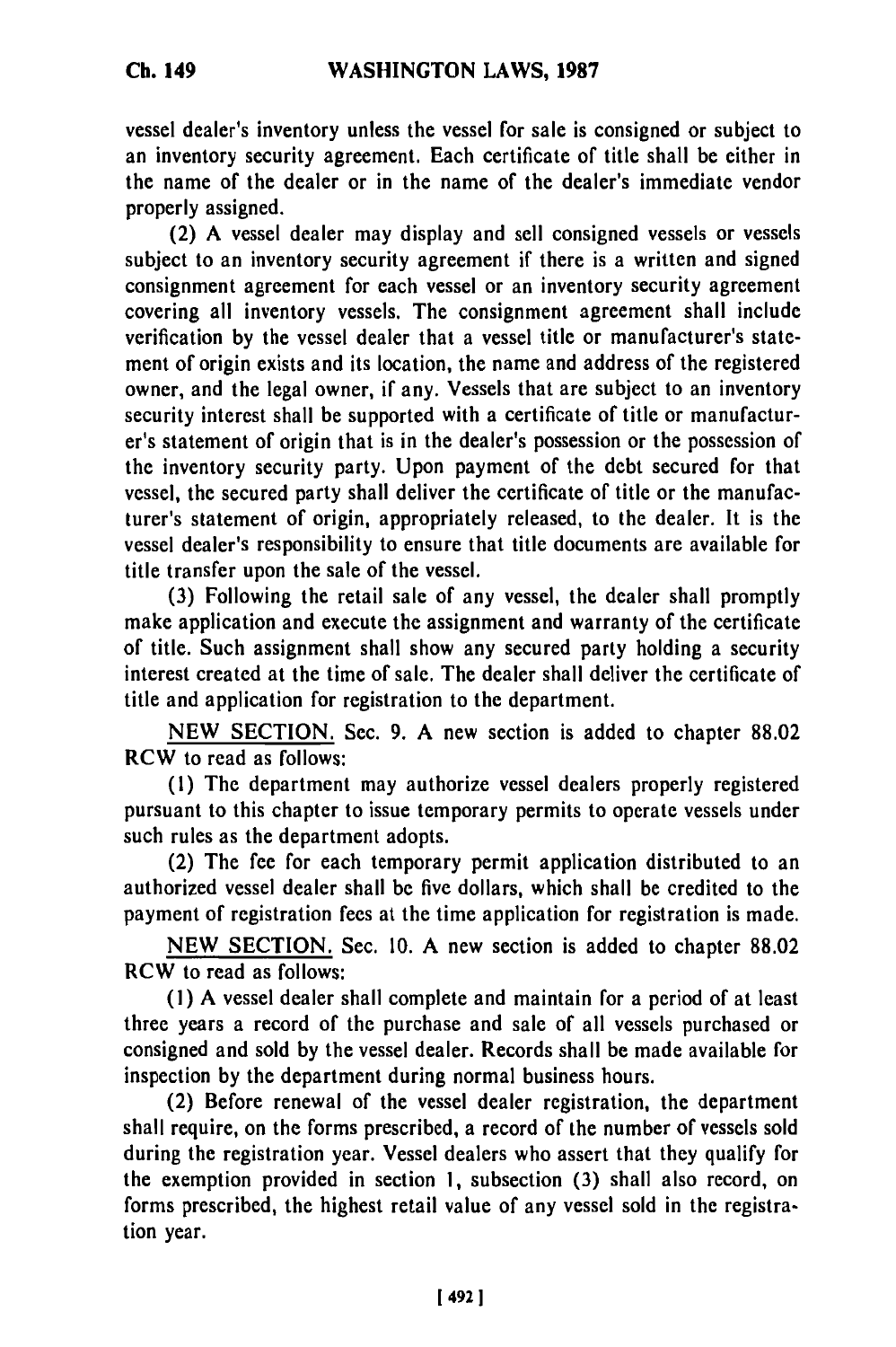**NEW SECTION.** Sec. **11.** A new section is added to chapter **88.02** RCW to read as follows:

**A** vessel dealer who receives cash or a negotiable instrument from a purchaser before delivery of the vessel shall place the funds in a separate trust account.

**(1)** The cash or negotiable instrument must be set aside immediately upon receipt for the trust account, or endorsed to such a trust account immediately upon receipt.

(2) The cash or negotiable instrument must **be** deposited in the trust account **by** the close of banking hours on the day following the receipt.

**(3)** After delivery of the purchaser's vessel the vessel dealer shall remove the deposited funds from the trust account.

(4) The dealer shall not commingle the purchaser's funds with any other funds at any time.

(5) The funds shall remain in the trust account until the delivery of the purchased vessel. However, for the purpose of manufacturing a vessel that does not already exist, and upon written agreement from the purchaser, the vessel dealer may remove and release trust funds before delivery.

NEW SECTION. Sec. 12. A new section is added to chapter 88.02 RCW to read as follows:

Except as otherwise provided in this chapter, the director may by order deny, suspend, or revoke the registration of any vessel dealer, or in lieu thereof or in addition thereto, may by order assess monetary penalties of a civil nature not to exceed one thousand dollars per violation, if the director finds that the applicant or registrant:

(1) Is applying for a dealer's registration or has obtained a dealer's registration for the purpose of evading excise taxes on vessels; or

(2) Has been adjudged guilty of a felony that directly relates to marine trade and the time elapsed since the adjudication is less than ten years. For purposes of this section, adjudged guilty means, in addition to a final conviction in court, an unvacated forfeiture of bail or collateral deposited to secure a defendant's appearance in court, the payment of a fine, a plea of guilty, or a finding of guilt regardless of whether the sentence is deferred or the penalty is suspended; or

(3) Has failed to comply with the trust account requirements of this chapter; or

(4) Has failed to transfer a certificate of title to a purchaser as required in this chapter; or

**(5)** Has misrepresented the facts at the time of application for registration or renewal; or

(6) Has failed to comply with applicable provisions of this chapter or any rules adopted under it.